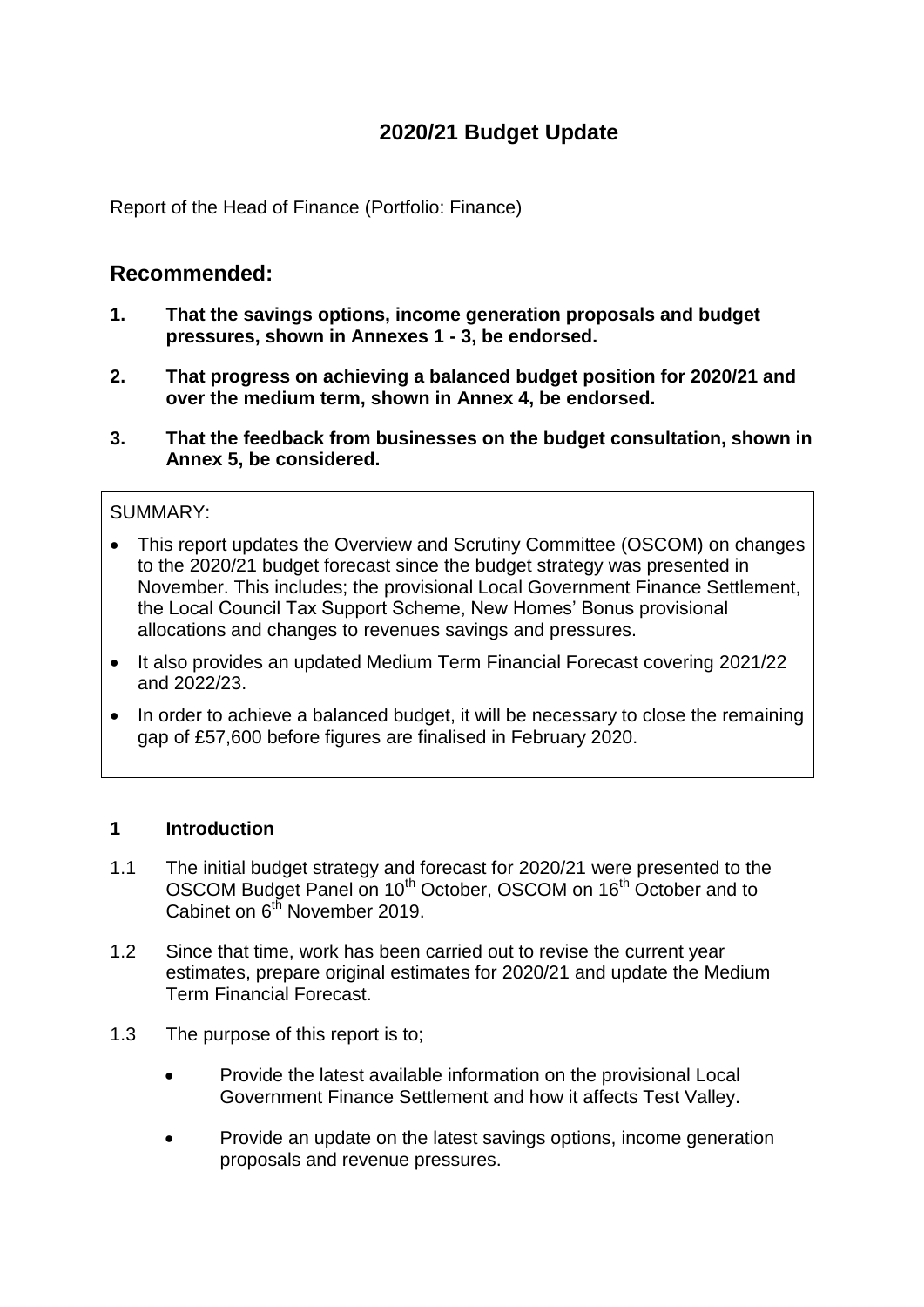- Update the Medium Term Financial Forecast after considering the above.
- Outline the remaining stages of the budget process.
- 1.4 Assuming no changes to the figures presented in this report, the Council has to close a gap of £57,600 in order to achieve a balanced budget for 2020/21.

### **2 2019/20 Revised Forecasts**

- 2.1 Work is progressing well in preparing the revised forecasts for 2019/20 but detailed figures are not ready at this stage. However, some of the more significant factors that are being considered in the preparation of the forecasts are explained below.
- 2.2 The original budget for 2019/20 assumed there would be no change in the level of general reserves. This remains the same and general reserves are expected to remain at £2M at the end of the year.
- 2.3 Cabinet received a mid-year budget report on  $6<sup>th</sup>$  November that highlighted significant budget variances in the first half of the financial year. The report highlighted additional income and savings of £110,000 in Services and £99,000 additional investment income to the end of September.
- 2.4 It is anticipated that any further variances that are identified in setting the revised forecasts for 2019/20 will be shown as a transfer to earmarked reserves. The decision on how to allocate this will be taken at the end of the year once the outturn position is known.

### **3 2020/21 Budget Forecast**

### 3.1 Savings Options, Income Generation Proposals and Budget Pressures

This report identifies a number of new savings, increased income streams and additional pressures. These have been identified by Heads of Service, budget holders and Service Accountants as the estimates for next year have been progressed.

Annex 1 shows all the savings options that have been proposed. These include new items totalling £95,000 for consideration.

Annex 2 follows the same format as Annex 1 and shows all income generation proposals as at November and also includes some new items of additional income. The net additional income proposals identified in this report total £247,100.

Annex 3 details the budget pressures identified in October along with some new items. Net additional pressures of £314,800 have been included.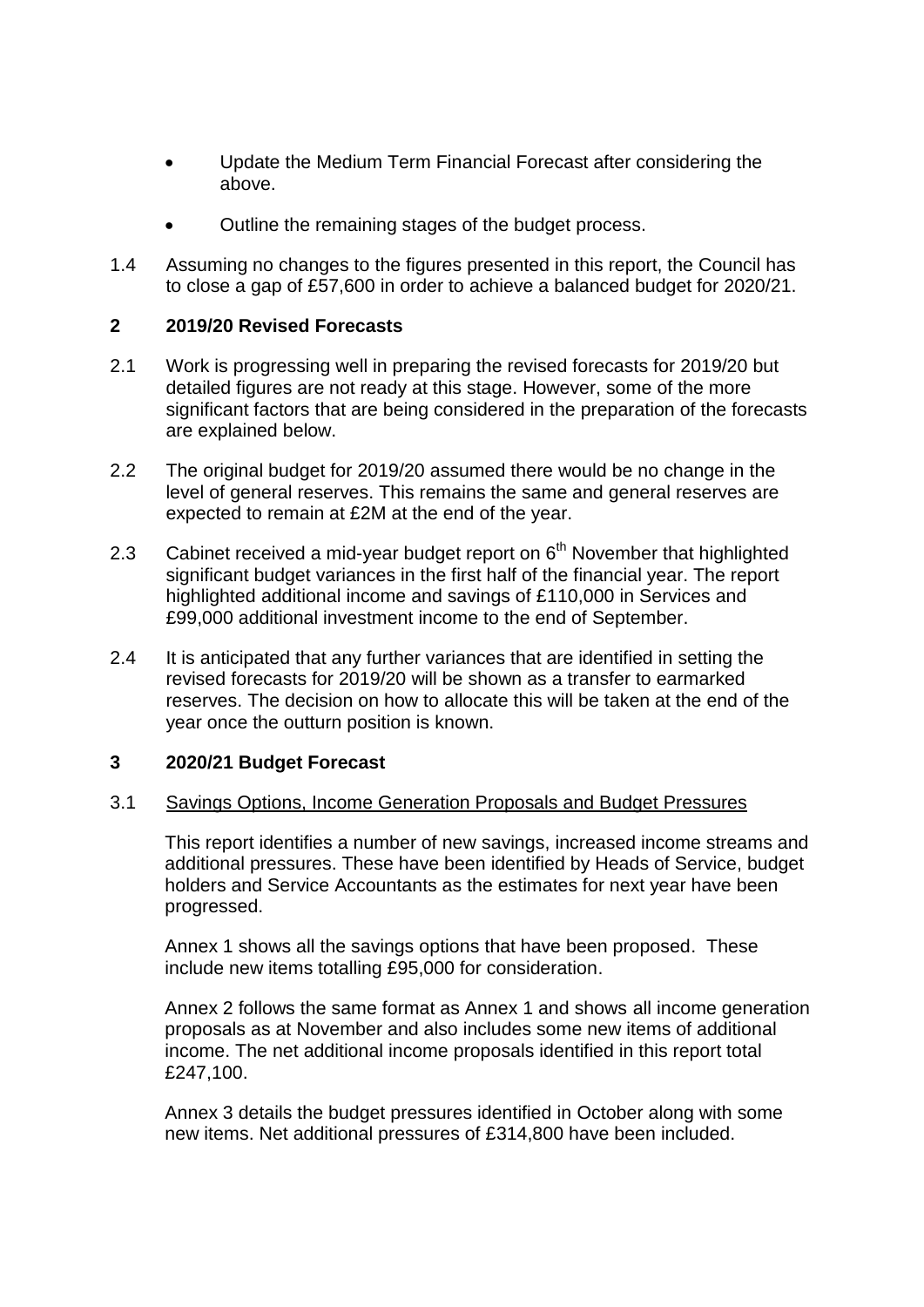### 3.2 Budget Forecast 2020/21

As with the revised forecast figures for 2019/20, the original estimate figures for 2020/21 are also currently being worked on and there may be further changes.

When the budget forecast was presented in November 2019 there was a balanced budget. The current budget estimates include some major variances with the gap increasing to £57,600. A reconciliation of the movement in this gap is shown in the table below.

|                                                               | £'000 |
|---------------------------------------------------------------|-------|
| <b>Budget gap per November report</b>                         |       |
| Decrease in business rates baseline funding – Paragraph 3.3   | 13    |
| Additional savings proposals - Annex 1                        | (95)  |
| Additional income generation proposals - Annex 2              | (247  |
| Additional pressures - Annex 3                                | 315   |
| <b>Transfer to Chantry Centre Planned Maintenance Reserve</b> | 111   |
| Saving on inflation estimate                                  | 39)   |
| <b>Current Budget gap</b>                                     | 58    |

There are a number of factors that will impact on the completion of the estimates for 2020/21 that still retain a degree of uncertainty. These are discussed in the following paragraphs.

### 3.3 Local Government Finance Settlement

The provisional Local Government Finance Settlement (announced on 20<sup>th</sup>) December 2019) has provided the headline grant figures that the Council can expect to receive in core funding (Settlement Funding Assessment (SFA)) in 2020/21.

After years of reductions, the SFA for 2020/21 shows an increase of 1.6% (£38,177). This is the first increase since 2013.

The Medium Term Financial Strategy presented to Cabinet on 6<sup>th</sup> November made assumptions about the Finance Settlement. These assumptions were slightly optimistic in forecasting the SFA at £2.394M. The provisional SFA announced by the government is some £13,000 less, at £2.381M.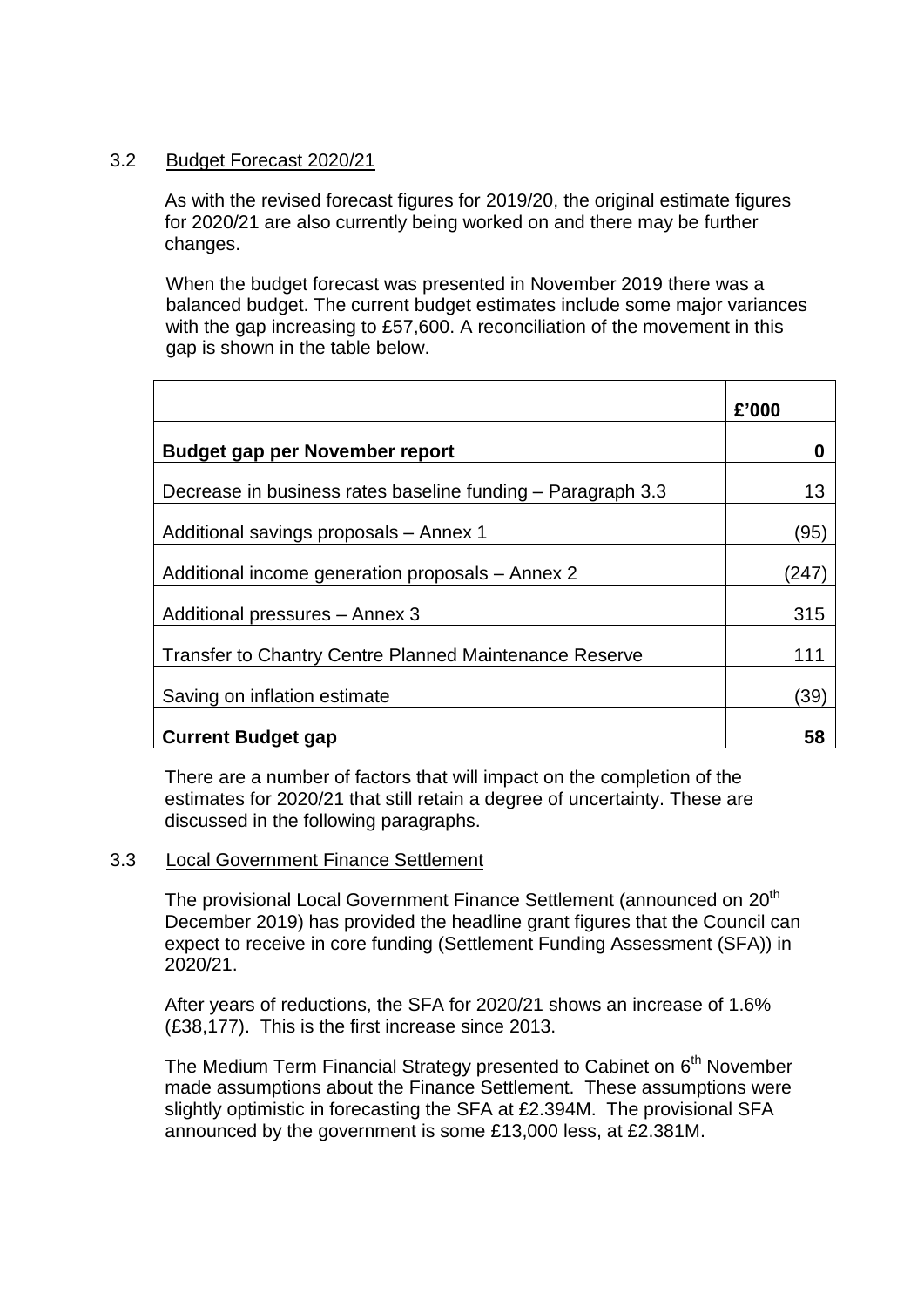### 3.4 Council Tax Increase – Referendum Threshold

When the Budget Strategy was presented in November, it was assumed that the Band D level of Council Tax would increase by £5 from £141.41 to £146.41 for 2020/21. The Government has now released its Referendum Principles Report for 2020/21 confirming that a £5 increase would be allowable and would not trigger a referendum.

When the Cabinet next meets on the 12<sup>th</sup> February, the final Local Government Finance Settlement figures will have been announced. Members will then have the opportunity to consider options for Council Tax levels to recommend to Full Council on the 26<sup>th</sup> February.

As in previous years, no Council Tax referendum principles have been applied to parish and town councils.

#### 3.5 Local Council Tax Support Scheme

2019/20 is the sixth year that the Local Council Tax Support (CTS) Scheme has been in operation. During 2019, the Council consulted on a number of changes to the scheme. The consultation received 136 responses. After reviewing the results, OSCOM made the following recommendations to change the Scheme for 2020/21:

- a) That a fixed reduction of £4 per week should be introduced for nondependent adults living in a property;
- b) That eligibility for the Scheme should be restricted to applicants with less than £6,000 of eligible capital;
- c) That the Second Adult Rebate should be removed from the Scheme, and
- d) That extended payments should be removed from Scheme.

All of these proposed changes were endorsed at the Cabinet meeting of  $18<sup>th</sup>$ December 2019 and recommended for approval by Council when it next meets on  $29<sup>th</sup>$  January, 2020.

The changes that have been recommended to the Council's CTS scheme are expected to affect only a small number of households. If approved, it is not anticipated that this will require a change to the budget forecast for 2020/21.

#### 3.6 Localisation of Non-Domestic Rates (NDR)

2013 year saw the introduction of the Business Rate Retention Scheme. This was a significant change for local government that aimed to provide some incentive for local authorities that can achieve business growth, but also carried with it significantly more risk than the previous "pooling" arrangements.

Each year's local government finance settlement builds upon the business rate retention starting position that was established in the 2013-14 local government finance settlement.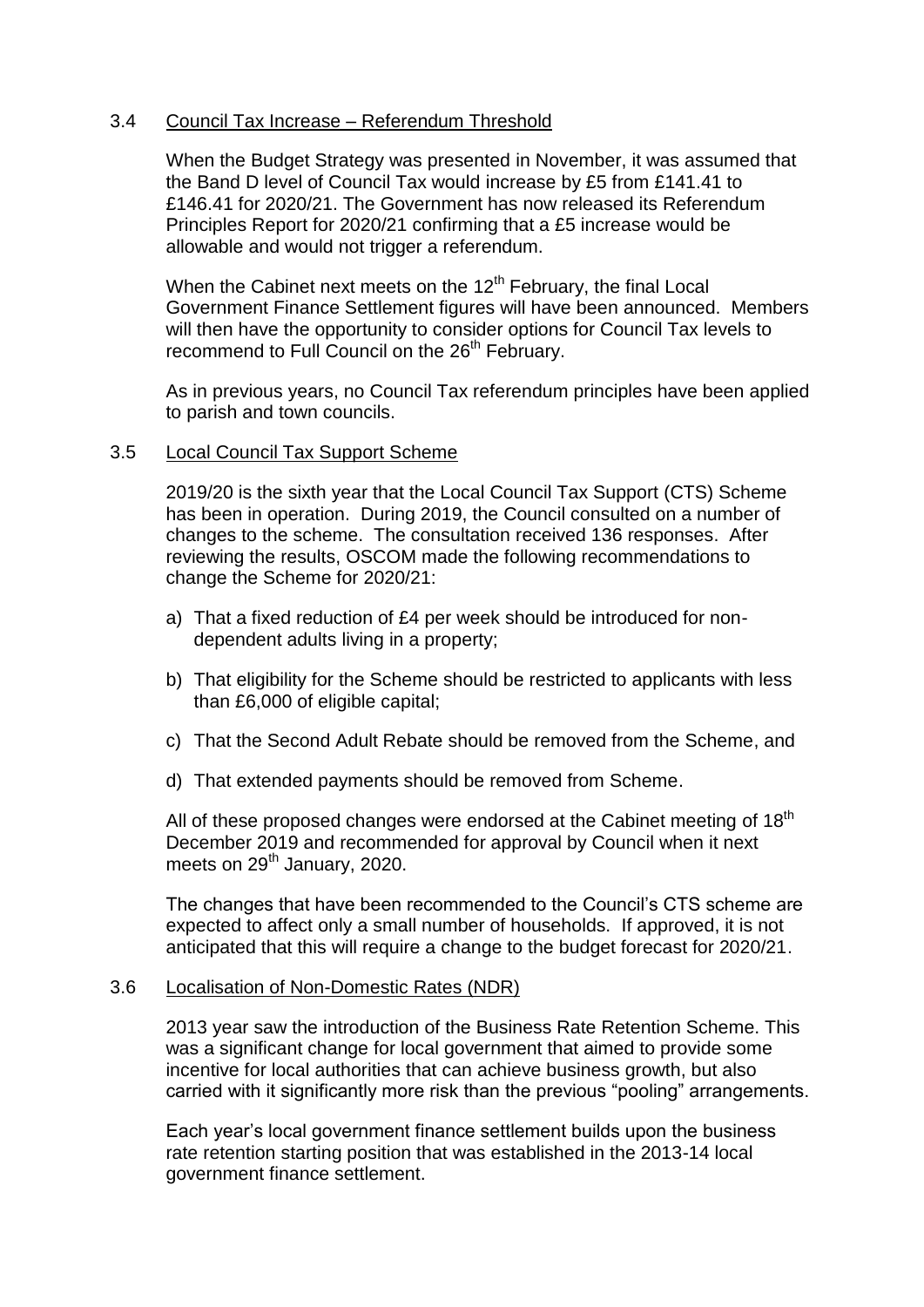The table below shows this starting position compared with the provisional finance settlement figures for 2020/21:

|                                                                           | £                                          | Comments                                                                                                              |  |
|---------------------------------------------------------------------------|--------------------------------------------|-----------------------------------------------------------------------------------------------------------------------|--|
| Area Business Rates<br>Less: Govt. share<br>Local Business Rates Baseline | 44,475,312<br>(22, 237, 656)<br>22,237,656 | Average collectable over last 2 years<br>Represents 50% of amount collectable<br>Represents 50% of amount collectable |  |
| <b>TVBC BR Baseline</b><br>Less: Tariff paid to Govt.                     | 17,790,125<br>(15,709,857)                 | Represents 80% of above figure                                                                                        |  |
| TVBC Baseline Funding 2013/14                                             | 2,080,268                                  | Retained share of Business Rates                                                                                      |  |
| TVBC Baseline Funding 2014/15                                             | 2,120,774                                  | Retained share of Business Rates                                                                                      |  |
| TVBC Baseline Funding 2015/16                                             | 2,161,298                                  | Retained share of Business Rates                                                                                      |  |
| TVBC Baseline Funding 2016/17                                             | 2,179,309                                  | Retained share of Business Rates                                                                                      |  |
| TVBC Baseline Funding 2017/18                                             | 2,223,802                                  | Retained share of Business Rates                                                                                      |  |
| TVBC Baseline Funding 2018/19                                             | 2,290,611                                  | Retained share of Business Rates                                                                                      |  |
| TVBC Baseline Funding 2019/20                                             | 2,343,104                                  | Retained share of Business Rates                                                                                      |  |
| TVBC Baseline Funding 2020/21                                             | 2,381,281                                  | Provisional share of Business Rates                                                                                   |  |

Work is still being carried out to estimate levels of income, appeals in the pipeline, likely future appeals, discounts and reliefs, etc. By the end of January 2020, it is hoped that the Council will have a better understanding of the likely financial position compared with the baseline funding announced by the Government shown above.

#### 3.7 Revenue Support Grant

Revenue Support Grant (RSG) is a central government grant given to local authorities which can be used to finance revenue expenditure on any service. The amount of Revenue Support Grant to be provided to authorities is established through the local government finance settlement.

The provisional local government finance settlement shows a continuing and expected reduction in the amounts of grant support given to local authorities with the Government following through on their stated intention to phase out RSG entirely by 2020/21. For this Council, the actual and provisional figures are as follows:

| 2013/14 | £3.127m                                    |
|---------|--------------------------------------------|
| 2014/15 | £2.445 $m = 21.8\%$ reduction year on year |
| 2015/16 | £1.696 $m = 30.6\%$ reduction year on year |
| 2016/17 | £1.012m = 40.3% reduction year on year     |
| 2017/18 | £0.417 $m = 58.8\%$ reduction year on year |
| 2018/19 | £0.056 $m = 86.6\%$ reduction year on year |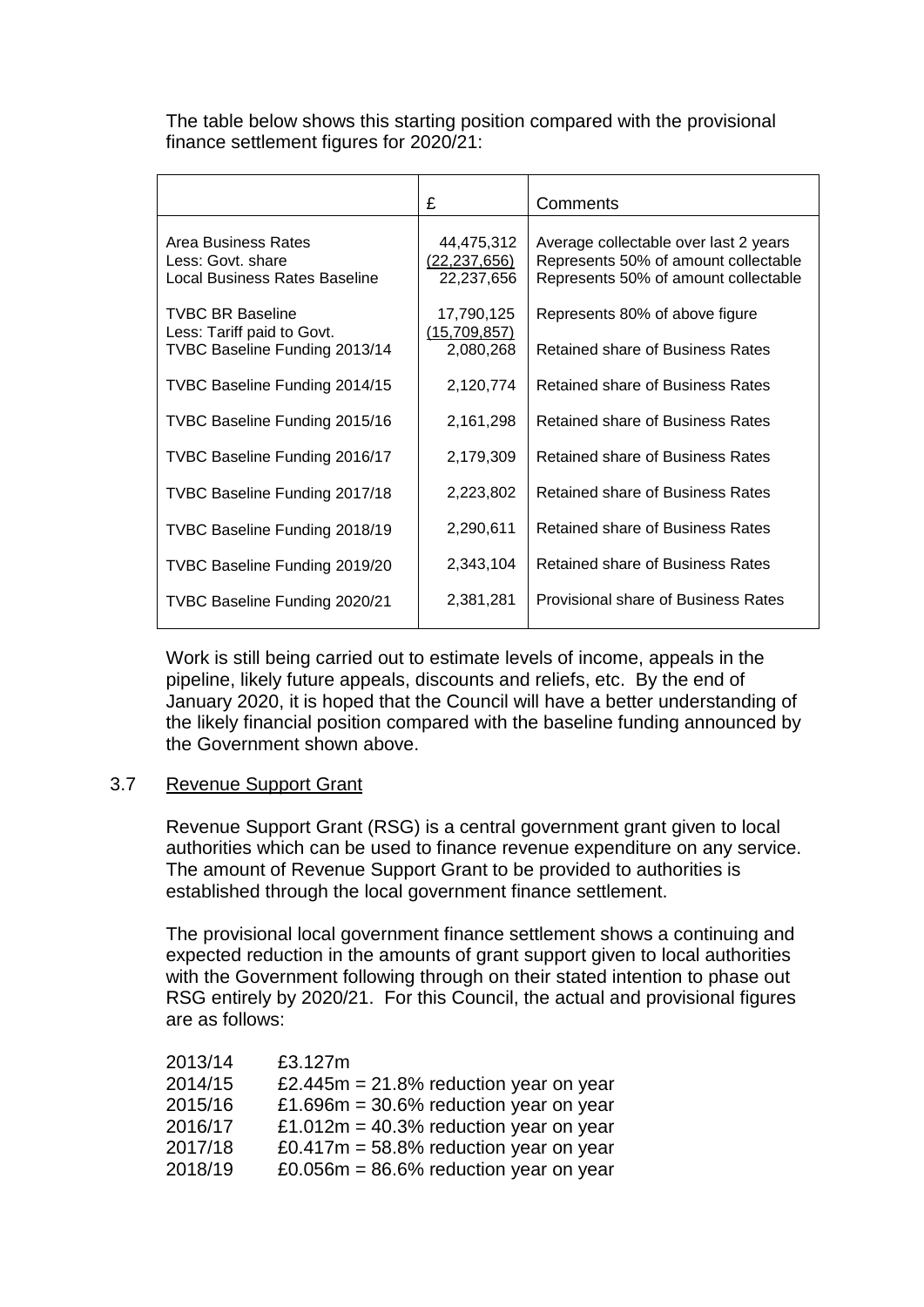| 2019/20 | <b>ENIL</b> | $= 100\%$ reduction year on year |
|---------|-------------|----------------------------------|
| 2020/21 | <b>ENIL</b> |                                  |

As expected and detailed in the Budget Strategy in November 2019, the Government have eliminated negative RSG with the cost funded by the Government.

#### 3.8 Inflation

The budget forecast assumes a general zero inflation allowance for all expenditure budgets except for contractual obligations and a possible staff pay award.

These figures are estimates of what may occur during the next financial year and may increase or decrease before the budget is set, but currently a saving of £39,000 is estimated.

At its meeting on 18<sup>th</sup> December 2019, the Bank of England's Monetary Policy Committee (MPC) voted by a majority of 7-2 to maintain Bank Rate at 0.75%. CPI inflation remained at 1.5% in November and core CPI inflation remained at 1.7%, broadly as expected. The headline rate is still expected to fall to around 1.25% by the spring, owing to the temporary effects of falls in regulated energy and water prices.

In terms of prospects for interest rates, monetary policy could respond in either direction to changes in the economic outlook in order to ensure a sustainable return of inflation to the 2% target. The MPC has said that it will, among other factors, continue to monitor closely the responses of companies and households to Brexit developments as well as the prospects for a recovery in global growth.

#### 3.9 Investment Income

The income that the Council earns from its investment portfolio is dependent on three key factors; the prevailing base interest rate, the level above or below the base rate that the Council can invest at and the size of the investment portfolio.

The Council regularly receives interest rate forecasts from two external sources. An interest rate rise of 0.25% to 1% from the current base rate of 0.75% is currently forecast for the first quarter of 2021.

Investments of up to three months currently attract typical interest rates slightly lower than base rate at 0.7%. However, a one-year investment attracts an average return of around 0.9%.

The perceived risk in the banking sector has eased over the past six years and there are now more creditworthy counterparties with which investments for periods of up to one year can be placed. The over-riding priority continues to be the security of investments rather than the return on them.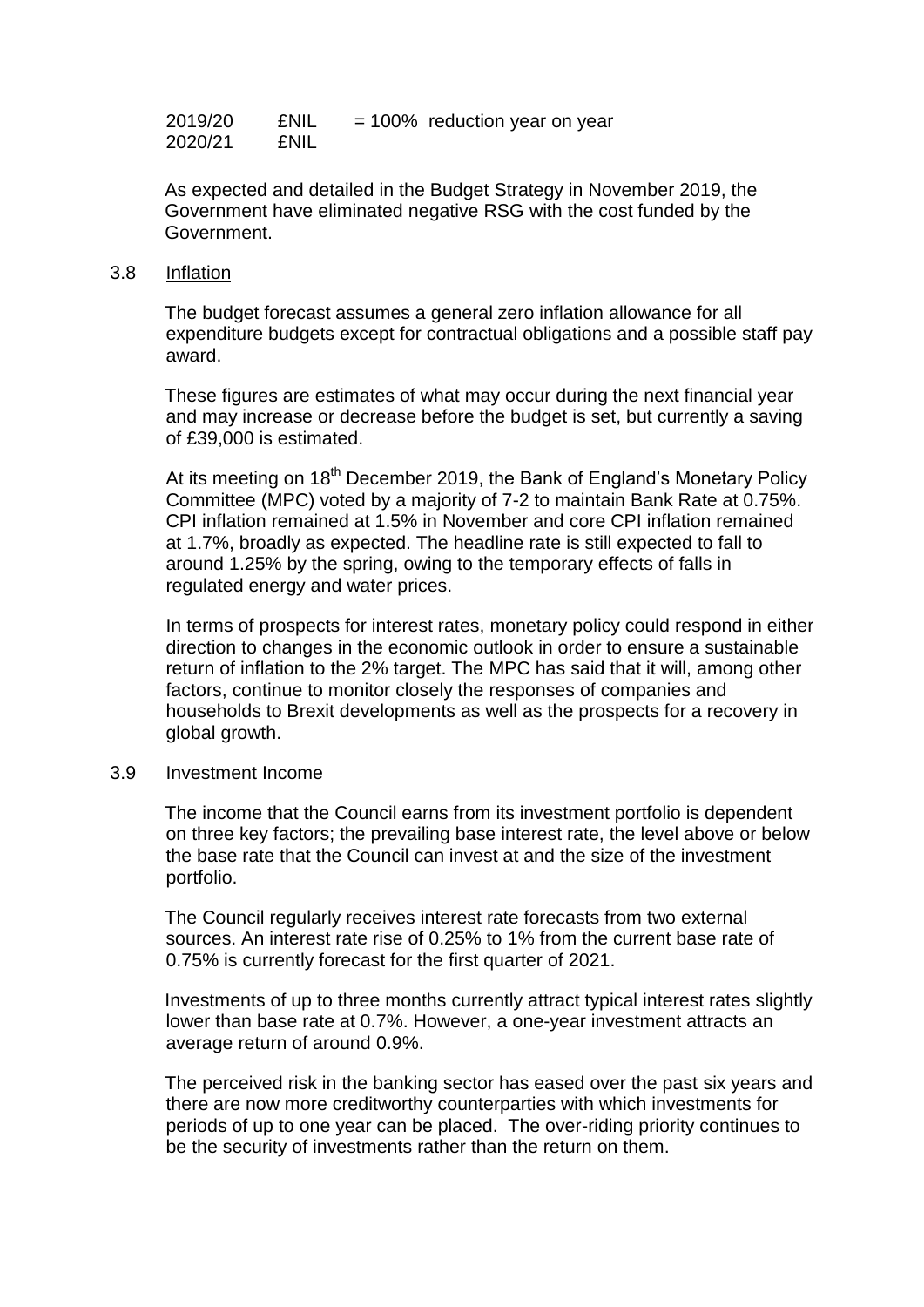The investment portfolio is estimated to be between £57M and £68M throughout the year. This comprises the Council's normal cash flow balances and both Capital and Revenue Reserves earmarked for specific purposes.

#### 3.10 New Homes' Bonus

When the Budget Strategy was presented in November, the forecast income from the New Homes' Bonus (NHB) in 2020/21 was £3.375M. The provisional figures for 2020/21 have now been announced and the Council can expect to receive £3.561M – some £186,000 more than forecast.

This grant will be transferred into the New Homes' Bonus reserve where it will be used in accordance with the Budget Strategy.

As assumed in the Budget Strategy, the New Homes Bonus national baseline has not increased from 0.4% with the methodology for calculating New Homes Bonus payments remaining unchanged for 2020/21. However, the future of the scheme beyond next year looks very uncertain.

#### 3.11 Changes in local government funding in 2021/22

It is likely that there will be a number of consultations early next year that will be implemented in 2021/22:

- (a) A consultation on the future of the New Homes Bonus The Government has announced that it will consult on the future of the housing incentive in the spring as it is not clear that the New Homes Bonus in its current form is focussed on incentivising homes where they are needed most. The consultation will " include moving to a new, more targeted approach that rewards local authorities where they are ambitious in delivering the homes we need, and which is aligned with other measures around planning performance."
- (b) A consultation on the Fair Funding Review (FFR) Where the Government is seeking to design a new relative needs assessment methodology that will deliver: simplicity, transparency, sustainability, robustness and stability and will be based on the most up-to-date data available.
- (c) A consultation on reform of the Business Rates Retention Scheme (BRRS) – Where the Government seems minded to have a full baseline reset in 2021: this will have significant financial consequences for highgrowth authorities such as this council. A new system is also likely to reward growth more generously (75% retention, with a very limited levy). But the distribution of those rewards could change in two tier areas, with counties possibly getting a larger share than is currently the case.

It is important to recognise that the outcome of the FFR will be a "package". It needs to be politically acceptable and the outcome cannot be one that threatens the financial viability of individual authorities or classes of authority. In the end ministers will have to make decisions on how all the elements come together, including the FFR, reform of business rates and the Spending Review.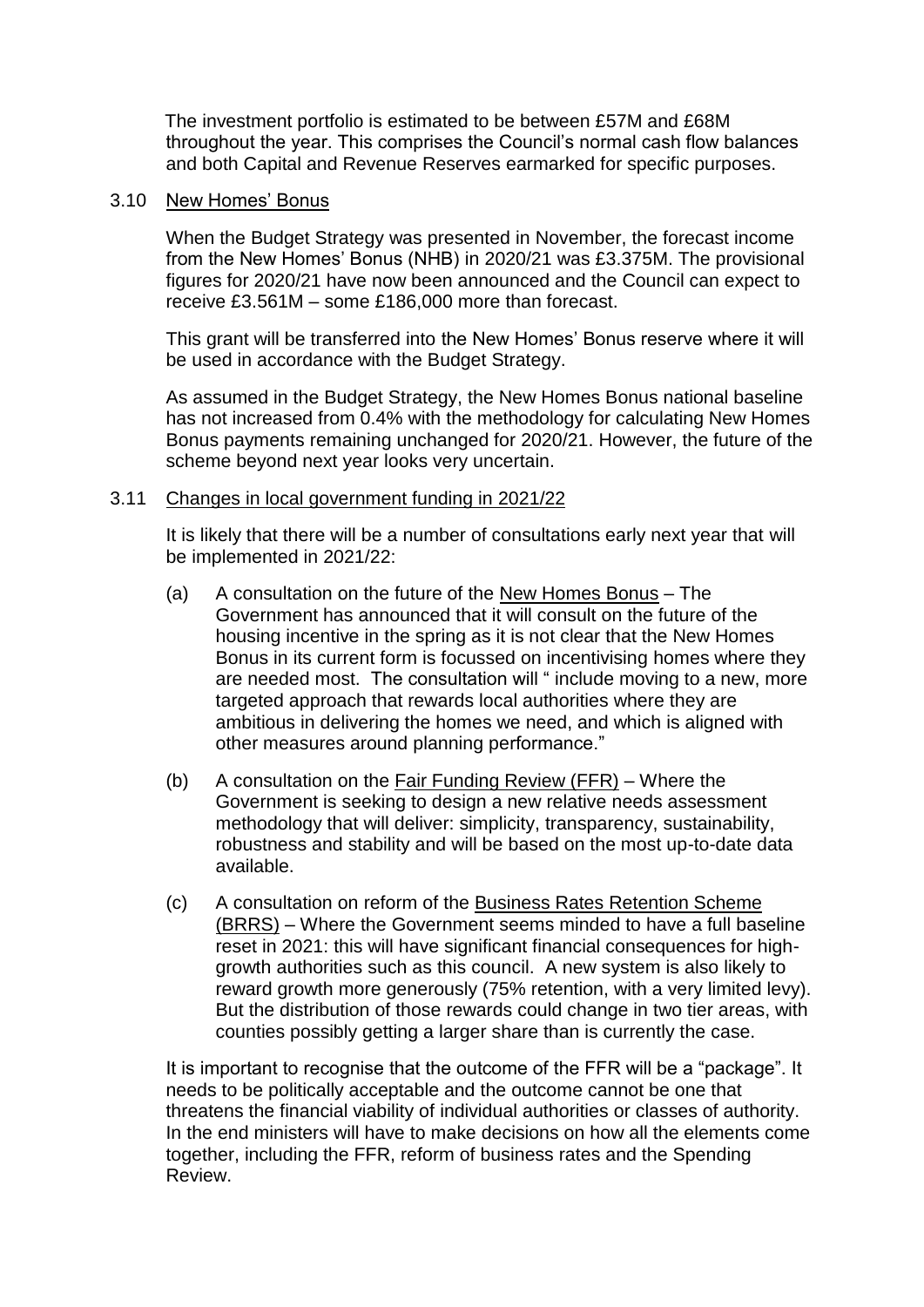### 3.12 Other risks affecting the budget process

There are a number of other factors that will affect the budget process to a lesser extent. These include items such as: fee and other income streams that are largely outside the control of the Council, and staff vacancy rates.

In light of the variances identified in 2019/20 to date, Heads of Service have continued to be more optimistic in their approach to setting budgets for fee income. In the event that the actual income does not reach budgeted levels it will be possible to draw from the Income Equalisation Reserve at the end of the year to ensure that there is no negative impact on the General Fund balance.

### **4 Medium Term Financial Forecast**

- 4.1 The Medium Term Financial Forecast has been updated to reflect the above changes and the latest version is shown in Annex 4. The position in respect of 2020/21 is addressed in section 3 above.
- 4.2 The figures for 2021/22 and 2022/23 assume that all savings to close the budget gap for 2020/21 are sustainable and will continue in the medium term.
- 4.3 In order to maintain a balanced budget, current forecasts indicate a deficit of £508,000 in 2021/22. This amount reduces by £204,000 to £304,000 to close the forecast budget gap for 2022/23.

### **5 External Consultation on the Budget**

#### **Consultation with local business**

- 5.1 In previous years, the Finance Portfolio Holder, Head of Finance and Economic Development Officer have met with representatives from local businesses. This consultation has produced very few comments or queries on the Council's budget strategy.
- 5.2 In view of this, this year the Economic Development Officer sent copies of the Council's Medium Term Financial Strategy and budget forecast to the Hampshire Chamber of Commerce: Andover & Romsey committees, Stockbridge Business Association, Andover BID Manager, Romsey Town Centre Manager and to the Federation of Small Businesses (FSB) inviting their (and their members) responses by the  $3<sup>rd</sup>$  January, 2020. The comments received are generally positive, especially in relation to: the control of the Council's budget, support for businesses, and new initiatives. All comments received are detailed in Annex 5.

### **6 The Next Steps in the Budget Process**

- 6.1 Any OSCOM recommendations from this meeting will be considered by Cabinet on 12<sup>th</sup> February when the final budget report will be presented.
- 6.2 The final budget report will be presented to Cabinet on  $12<sup>th</sup>$  February 2020 for recommendation to Council on 26<sup>th</sup> February.